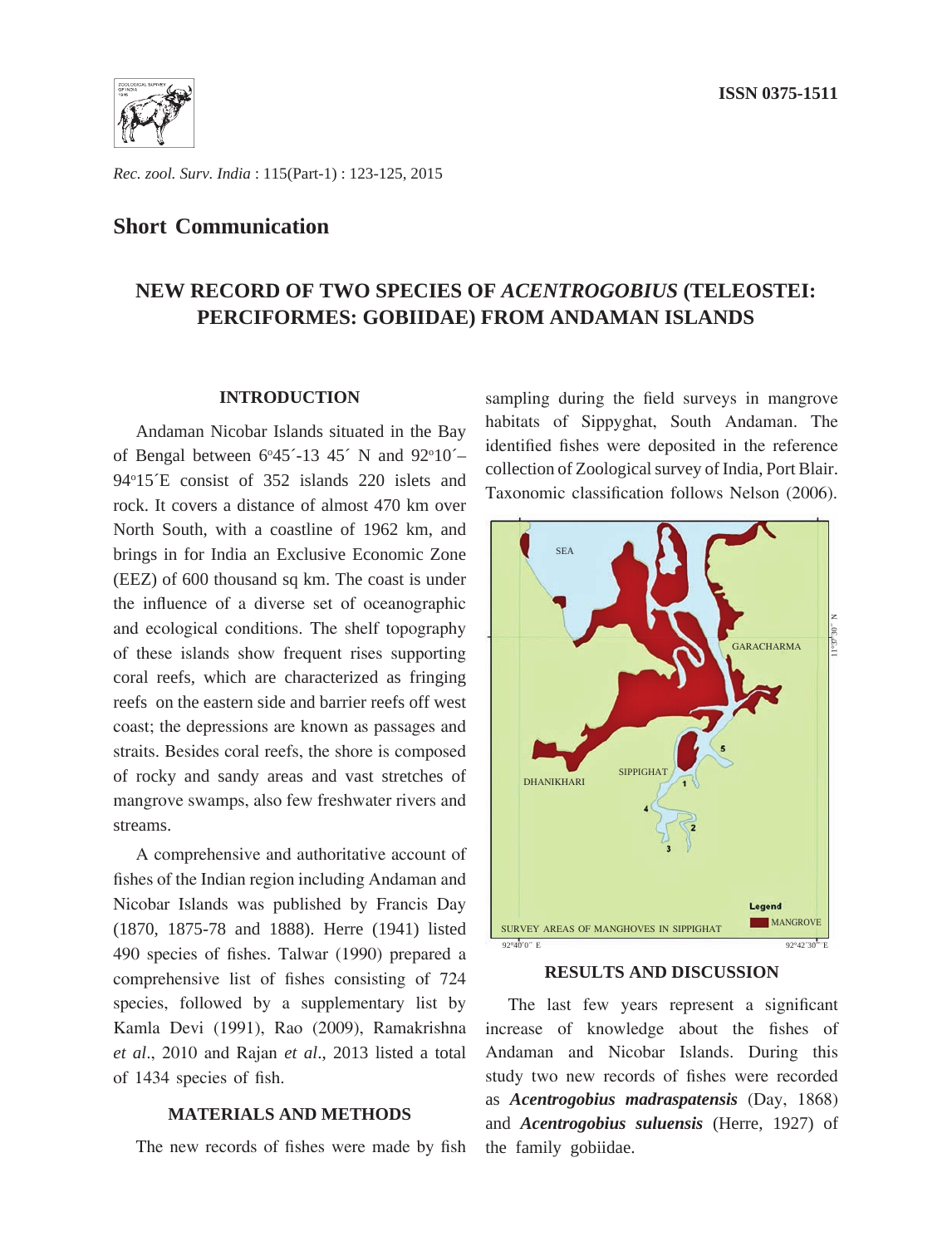### **SYSTEMATICS**

## Class ACTINOPTERYGII

### Order PERCIFORMES

Family GOBIIDAE

# 1. *Acentrogobius madraspatensis* (Day, 1868) Many band Goby

- 1868. *Gobius madraspatensis*, Day, *Proc. Zool. soc. London* **1868**(pt 1): 152. (Madras, India).
- 1993. *Acentrogobius madraspatensis,* Rema Devi, *Rec. Zool. surv. India* v. **90**(nos 1-4): 161-189.

*Material examined*: Sippighat, South Andaman; 1 ex; 6.2 cm; P.T. Rajan

*Diagnostic characters*: Dorsal fin with VII spines and 10 soft rays; Anal fin I spine and 9 rays; Pectoral fin 17 rays; Longitudinal scale series 29; Predorsal scales 18. Body elongate and compressed; eyes moderate; cheeks and operculum naked. Body olivaceous with irregular, ill defined brownish blotches and dots; five to eight very narrow vertical black lines from head to belly, between base of pelvic fins and caudal peduncle; first dorsal fin with 2-3 rows of black blotches; caudal fin minutely dotted in rows.

*Habitat*: Inhabits estuaries and mangroves.

*Distribution*: Indo-west Pacific; Sippighat, South Andaman (Andaman Islands).

*Remarks*: First report from Andaman Islands.



*Acentrogobius madraspatensis* (Day, 1868) (Photo Rajan)

# 2. *Acentrogobius suluensis* (Herre, 1927) Sulu Goby

- 1927. *Rhinogobius suluensis* Herre, *Monographs, Bureau of Science Manila Monogr*. **23**: 193, Pl. 14 (fig. 3). Bungau, Sulu Province, Philippines.
- 2012. *Acentrogobius suluensis,* Allen and Erdmann, *Reef fishes of the East Indies,* V. **III**: 954.

*Material examined*: Sippighat, South Andaman; 1 ex; 5.5 cm; P.T. Rajan.

*Diagnostic characters*: Dorsal fin with VI spines and I spine and 9 soft rays; Anal fin I spine and 9 rays; Pectoral fin 18 rays; Longitudinal scale series 28. First three spines of first dorsal may have filamentous tips; caudal fin lanceolate, longer than head; no scales on head. Pale grey with brown band below eye, dark brown streak and blue margin on gill cover, irregular, brown spots and blotches on head and upper half of body and chain link pattern at level of upper pectoral fin base to caudal base, composed of five rectangular blotches between two brown stripes, with 2-3 blue spots between each blotch.

*Habitat*: Silty sand and mud bottoms of brackish waters, but occasionally near reefs.

*Distribution*: Western Pacific: Ryukyu Islands, Philippines, Indonesia, Papua New Guinea and Andaman Islands.

*Remarks*: First report from India.



*Acentrogobius suluensis* (Herre, 1927) (Photo Rajan).

#### **SUMMARY**

It seems that the Andaman and Nicobar Islands coast has a regular connectivity with the south